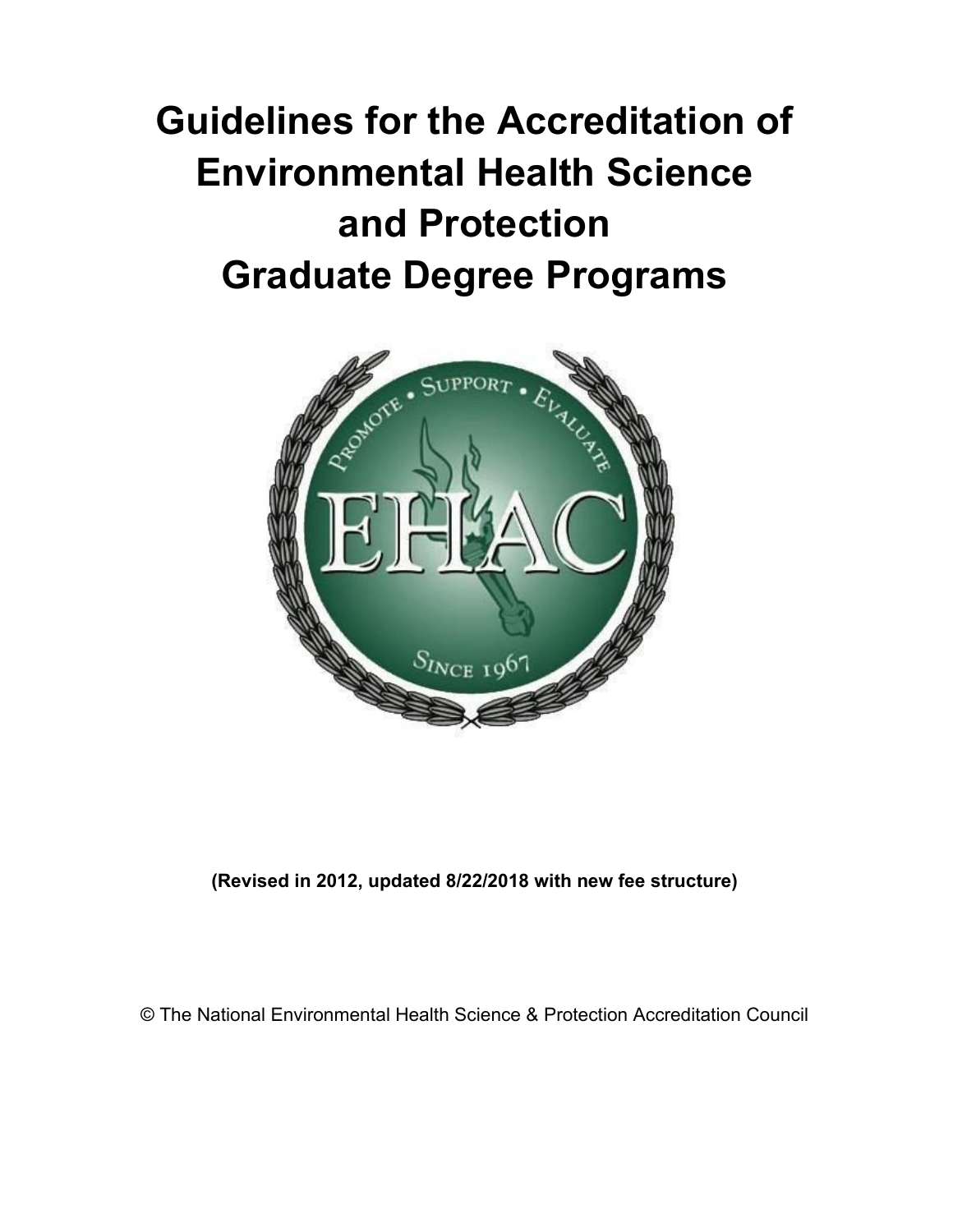# **Table of Contents**

| I.<br>Ш.<br>Ш.    |                                                                           |  |  |  |
|-------------------|---------------------------------------------------------------------------|--|--|--|
| $\mathbf{IV}_{-}$ |                                                                           |  |  |  |
|                   |                                                                           |  |  |  |
|                   |                                                                           |  |  |  |
|                   |                                                                           |  |  |  |
|                   |                                                                           |  |  |  |
|                   |                                                                           |  |  |  |
|                   |                                                                           |  |  |  |
|                   |                                                                           |  |  |  |
|                   |                                                                           |  |  |  |
|                   |                                                                           |  |  |  |
|                   |                                                                           |  |  |  |
|                   |                                                                           |  |  |  |
|                   |                                                                           |  |  |  |
|                   | IX. Policy Statement on Conflict of Interest in the Accrediting Process17 |  |  |  |
|                   |                                                                           |  |  |  |
|                   |                                                                           |  |  |  |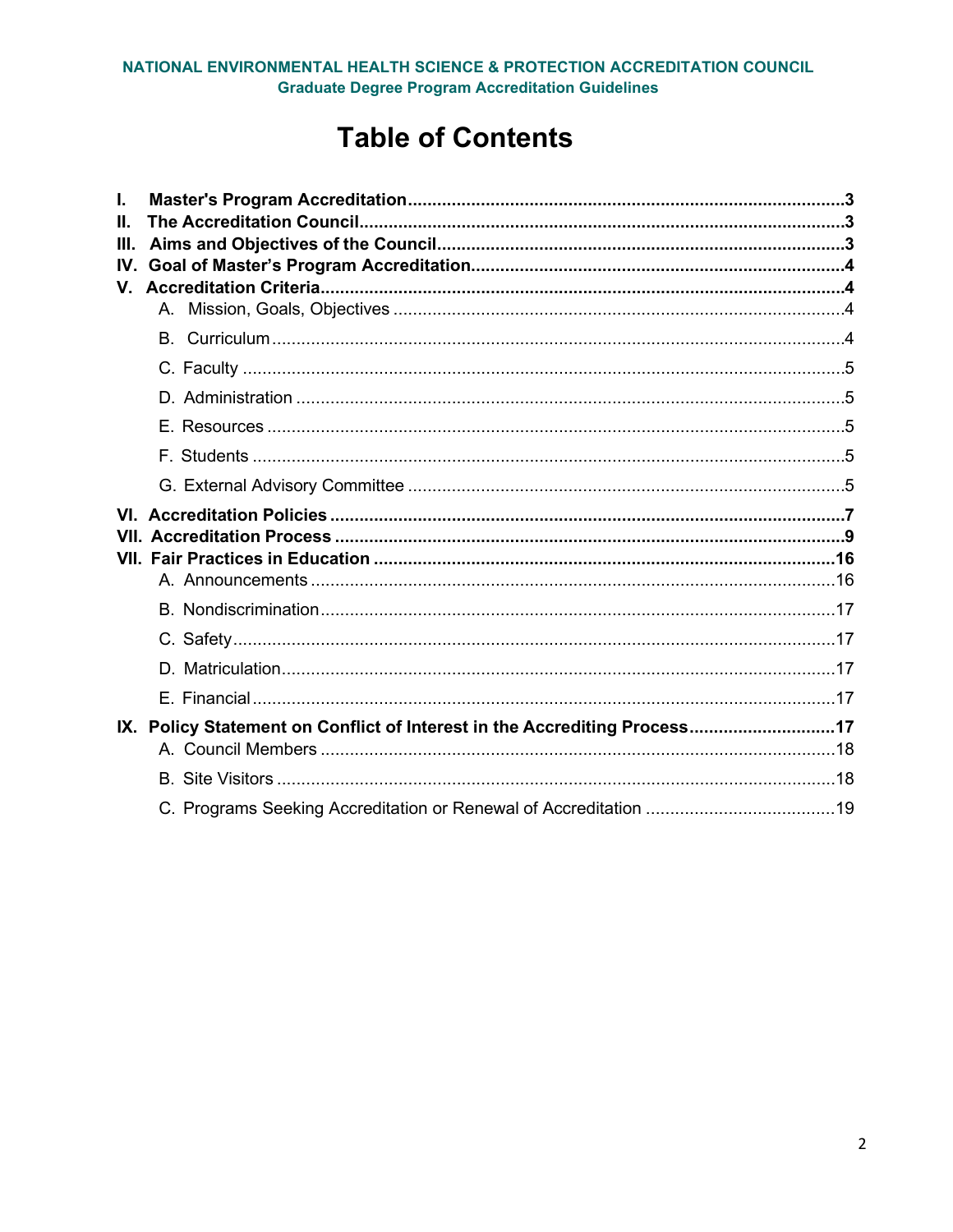### <span id="page-2-0"></span>**I. Master's Program Accreditation**

Accreditation may be granted for master's level academic programs educating students for careers in the field of environmental health science and protection. The programs must provide education and training (knowledge and skills) required by a graduate to function as an environmental health science and protection professional.

# <span id="page-2-1"></span>**II. The Accreditation Council**

The National Environmental Health Association established the National Accreditation Council for Environmental Health Curricula as a separate accrediting body in 1967 after holding several workshops on the education of environmental health professionals. The charge to the Council was to develop and implement a program accrediting undergraduate and graduate programs in the field of environmental health. The name of the Council was changed to the National Environmental Health Science and Protection Accreditation Council in 1991 to reflect the breadth of the field of practice considered by the Council.

The council is an autonomous incorporated organization that relates to and works closely with the National Environmental Health Association and other relevant organizations. Membership of the Council consists of environmental health professionals elected by members of the Council, and no more than two public members appointed by the Council chair. At least one-half, but not more than two-thirds of the elected Council members are associated with education and training in environmental health science and protection. The remainder of the elected membership includes individuals experienced with private and public sector organizations and companies employing environmental health science and protection professionals The Council is composed of at least fifteen, but not more than twenty-one members. The Council General Chair may appoint ex-officio members and consultants to the Council for special assignments.

# <span id="page-2-2"></span>**III. Aims and Objectives of the Council**

- A. Promote a high-quality education at the baccalaureate and master's levels for persons studying environmental health science and protection.
- B. Assist and support universities and colleges developing or offering a curriculum in environmental health science and protection and advising them on curriculum content and faculty qualifications.
- C. Promote commonality in coverage of basic concepts of environmental health science and protection education.
- D. Promote undergraduate curricula of a quality and content compatible with admission prerequisites of graduate programs in environmental health science and protection.
- E. Promote graduate curricula providing advanced level environmental health technical and scientific education and administrative and management concepts and skills.
- F. Evaluate academic programs at the baccalaureate and master's levels in environmental health science and protection using criteria established by the Council.
- G. Publish and disseminate a list of the institutions with programs accredited by the Council.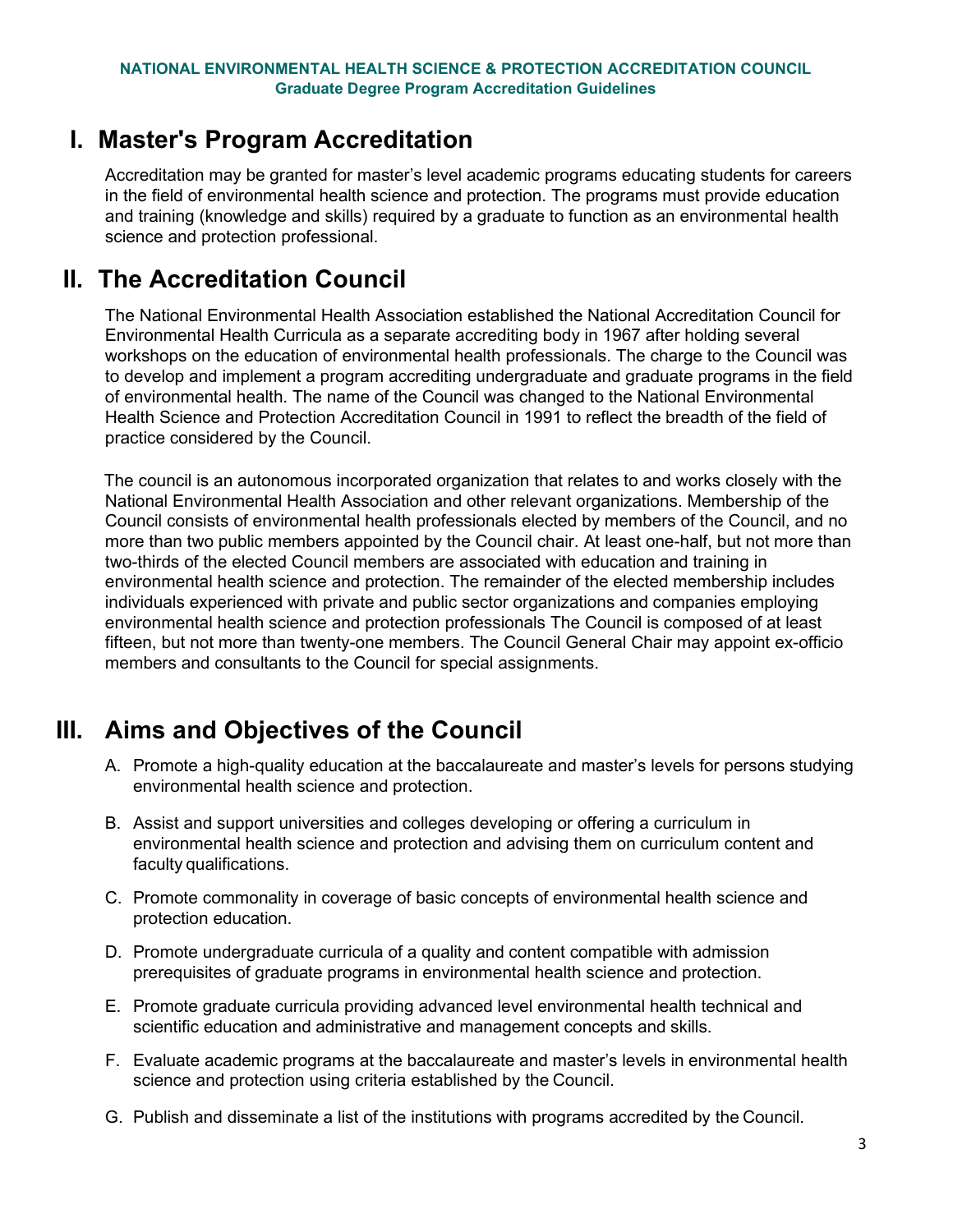# <span id="page-3-0"></span>**IV. Goal of Master's Program Accreditation**

The goal of accreditation of master's environmental health science and protection programs is to enhance the education and training of students seeking advanced environmental health research, technical and/or administrative knowledge and skills. The criteria used in the evaluation of master's programs have been developed through the joint efforts of environmental health science and protection academicians and practitioners.

# <span id="page-3-2"></span><span id="page-3-1"></span>**V. Accreditation Criteria**

### **A. Mission, Goals, Objectives**

A program must have clearly articulated a mission, goals and objectives that are consistent with the goal of accreditation.

#### <span id="page-3-3"></span>**B. Curriculum**

It is recognized that each institution has its own unique requirements or constraints that may dictate the depth and breadth of a curriculum. The resources at hand, including the availability and qualification of faculty, will determine the areas and the degree of emphasis on specific subjects. The National Environmental Health Science and Protection Accreditation Council recognizes these factors and expects variation among environmental health curricula. The Council also recognizes that progress toward the development of the "optimum" environmental health curriculum requires the skillful application of imagination and creativity. The Council, therefore, welcomes the opportunity to review innovative programs and curricula in environmental health science and protection.

- 1. The curriculum must be responsive to the mission, goals and objectives of the program.
- 2. The curriculum must be organized and structured to integrate and sequence its content in an orderly and logical fashion.
- 3. The curriculum must require attainment of the following competencies: a. Analytical skills
	- a. Statistical analysis
	- b. Research methods
- 4. Communication skills
	- a. Written
	- b. Oral
- 5. Administrative skills
- 6. Skills and knowledge of natural sciences including biological sciences, chemistry and other sciences
- 7. Environmental and public health science knowledge and skills
	- a. Epidemiology
	- b. Toxicology
	- c. General technical knowledge and skills in environmental health science areas such as those listed in Table 1.
	- d. Specialized technical knowledge and skills in at least one environmental health science area at a graduate level (see Table 1).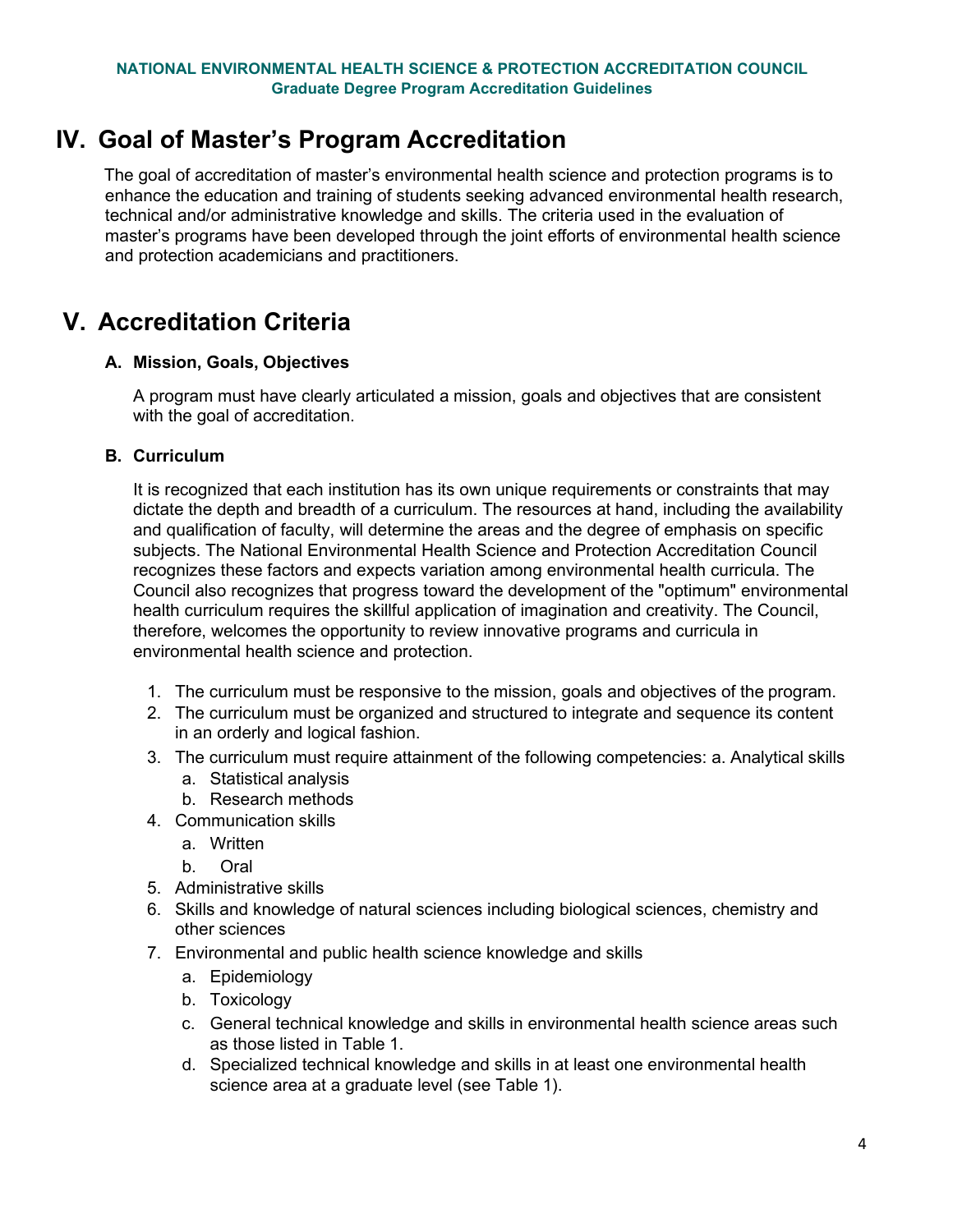8. Risk assessment, risk communications and risk management.

The curriculum must include a culminating experience such as a thesis, portfolio, written exam or professional paper. The culminating written product must be of professional quality appropriate to graduate level education.

#### <span id="page-4-0"></span>**C. Faculty**

Sufficient full-time equivalent, in conjunction with part-time or adjunct faculty, who are academically and professionally qualified, as required to meet the teaching, research and service obligation of the program.

#### <span id="page-4-1"></span>**D. Administration**

The institution must have an appropriate and effective mechanism for administering the graduate program in environmental health science and protection. The administration must provide stability and a continuity of support for the program.

#### <span id="page-4-2"></span>**E. Resources**

The program must have sufficient and appropriate resources to support its educational mission. These resources may include:

- 1. Classrooms
- 2. Laboratories
- 3. Offices
- 4. Equipment
- 5. Supplies
- 6. support staff
- 7. Library materials

#### <span id="page-4-3"></span>**F. Students**

The program must clearly delineate sufficient and appropriate student admission, performance, progress and graduation requirements.

#### <span id="page-4-4"></span>**G. External Advisory Committee**

An external advisory committee to the environmental health science and protection program is recommended. An environmental health science and protection program can benefit from an active, concerned and knowledgeable advisory committee composed of environmental health science and protection practitioners working with local, state, and federal agencies, businesses and industries. Such a committee can provide "outside" overview of the environmental health science and protection program and give perspective on breadth, balance and comprehensiveness of the curriculum. The committee may assist in locating internship opportunities, suggesting and finding outside sources of funding and equipment, and be an advocacy group for the program.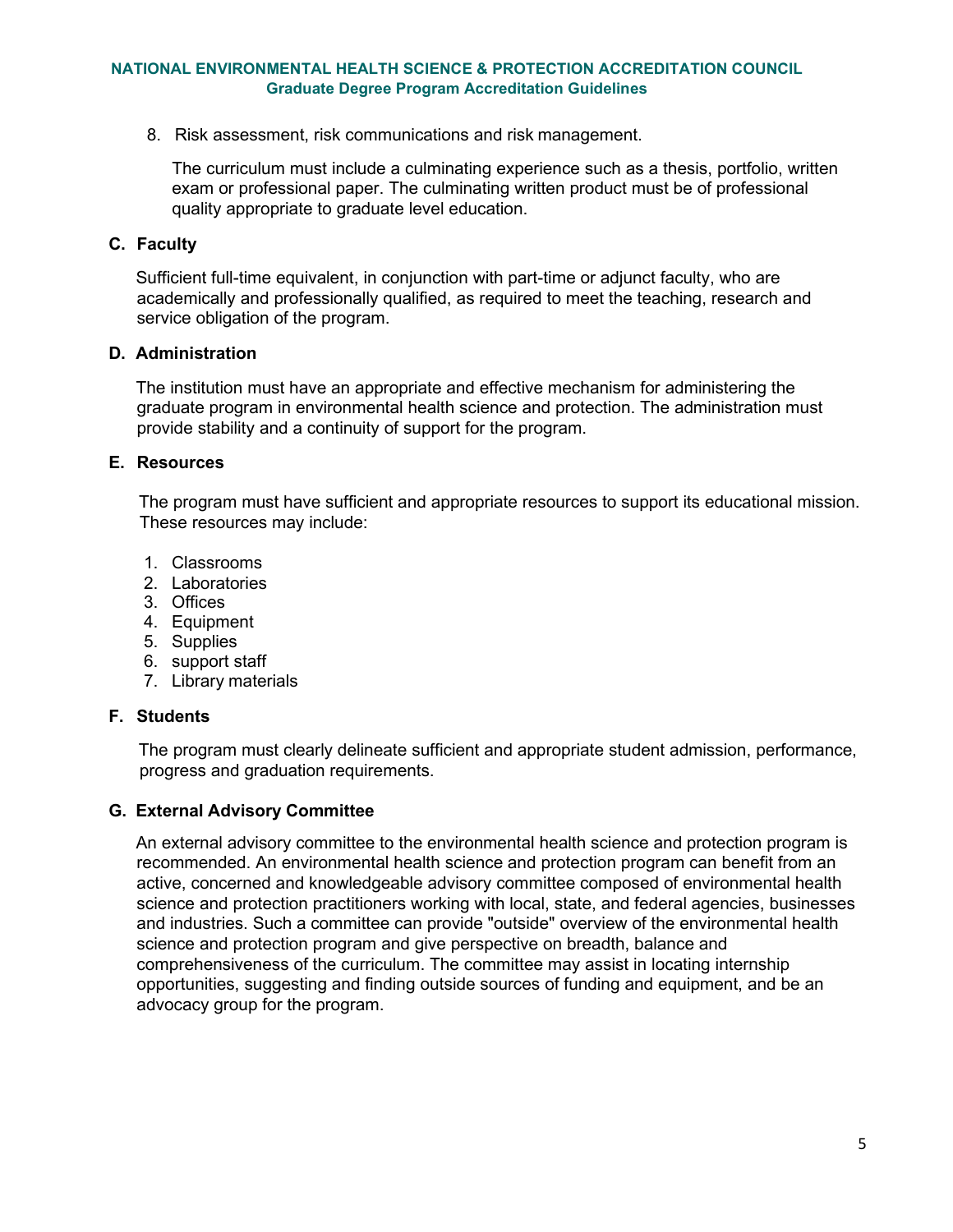#### **Table 1. Environmental and public health science technical knowledge and skills. (List not intended to be comprehensive.)**

• Air Quality Control (indoor, outdoor)

Environmental Health Planning for land use, transportation issues and resource consumption and conservation

• Environmental Health Law

• Environmental Management

• Food/Milk Protection

• Geographic Information Systems/Global Positioning Systems

• Global Environmental Issues including global warming, ozone depletion and population issues

• Hazardous Materials Management

• Healthful Housing

• Industrial Hygiene and Occupational Health

• Injury Prevention

• Institutional Health

• Noise Control

• Radiation Protection (ionizing, non-ionizing)

• Recreational Area Environmental Health

• Resource Consumption and Conservation

• Solid & Hazardous Waste Management

• Vector Control

• Wastewater Management

• Water Supply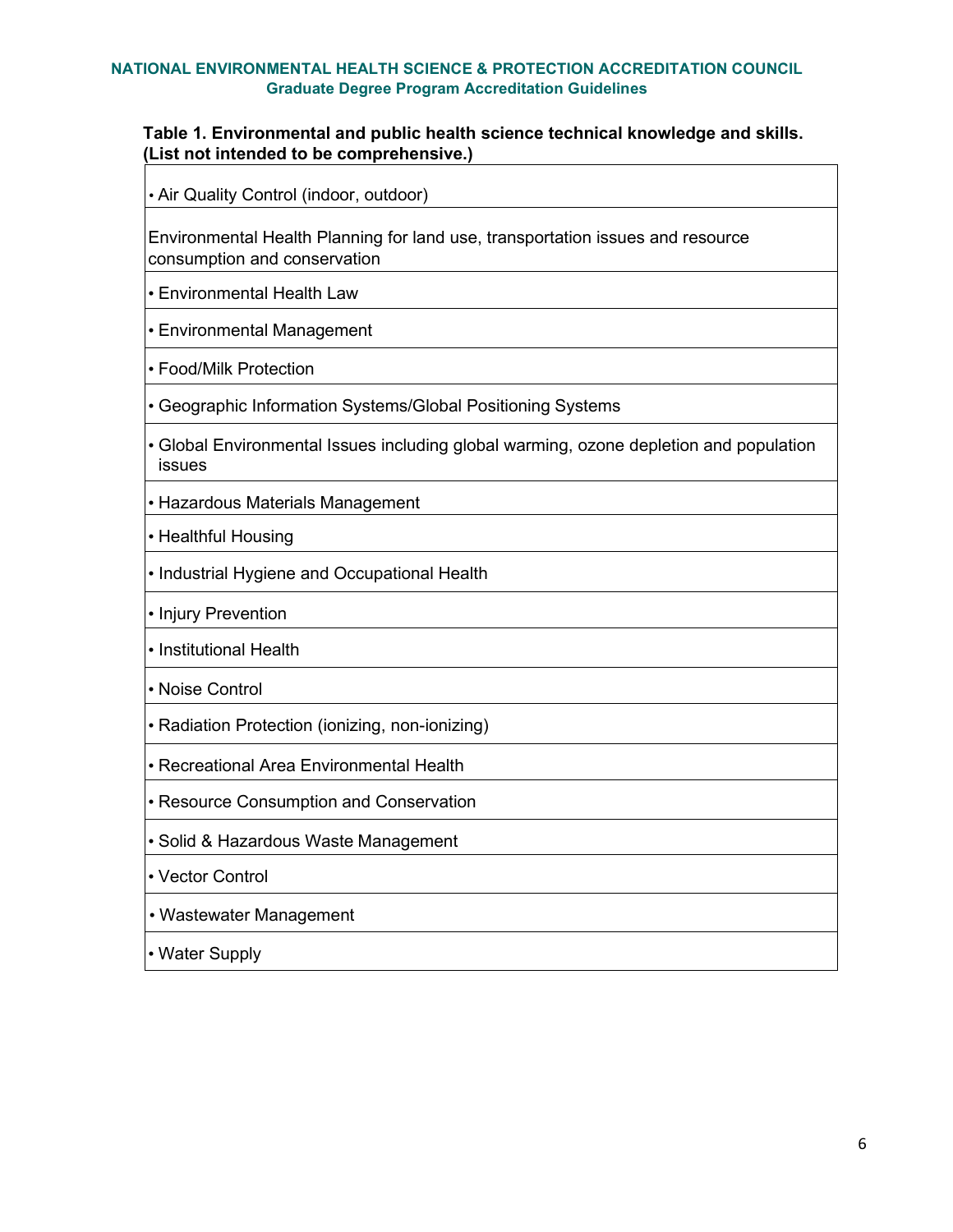# <span id="page-6-0"></span>**VI. Accreditation Policies**

- A. An institution seeking program accreditation must be regionally accredited.
- B. Students must have graduated from the master's program before the program will be reviewed.
- C. A pre-accreditation consultation is available upon request.
- D. An institution will be site-visited after submitting an application, application fee and the Program Evaluation Report (Self-study). All site visit expenses are the responsibility of the institution.
- E. The institution will have an opportunity to review the site visitors' report and comment on the accuracy of factual information in the report prior to submission of the report to the Council.
- F. The program will be evaluated on the basis of the Self-study and on other documentation or information the applicant has presented to the Council at the time it is under review.
- G. Full Accreditation will be granted if the Council concludes that the program meets the expectations as outlined in the criteria.
- H. Accreditation may be granted for a maximum period of six years.
- I. Conditional accreditation may be granted when major deficiencies in the master's program prevent it from meeting requirements for full accreditation. Major deficiencies may include, but are not limited to, deficiencies in budget, curriculum, numbers and teaching staff qualifications. Additionally, the institution and the Council must mutually agree upon a timetable for correction of all deficiencies.
- J. Conditional accreditation must be upgraded to full accreditation within two years of notification of conditional accreditation or accreditation status will be withdrawn. Extensions may be petitioned.
- K. Accreditation will be denied if the submitted material is incomplete or if the program does not provide the education required by a master's environmental health science and protection professional. An institution that has been denied master's program accreditation may reapply by submitting a new application and Self-study.
- L. An institution may appeal any Council decision following the written appeal procedure available from the Council on request.
- M. The Council has a procedure for handling complaints involving an accredited program that are pertinent to the accredited status of the program. A copy of the complaint procedure is available from the Council on request.
- N. All accredited programs are required to submit an annual report. Information must include, but is not limited to, data concerning enrollment, number of graduates during the past year, and curricular, faculty, budget, or other changes that may influence a program's accreditation status.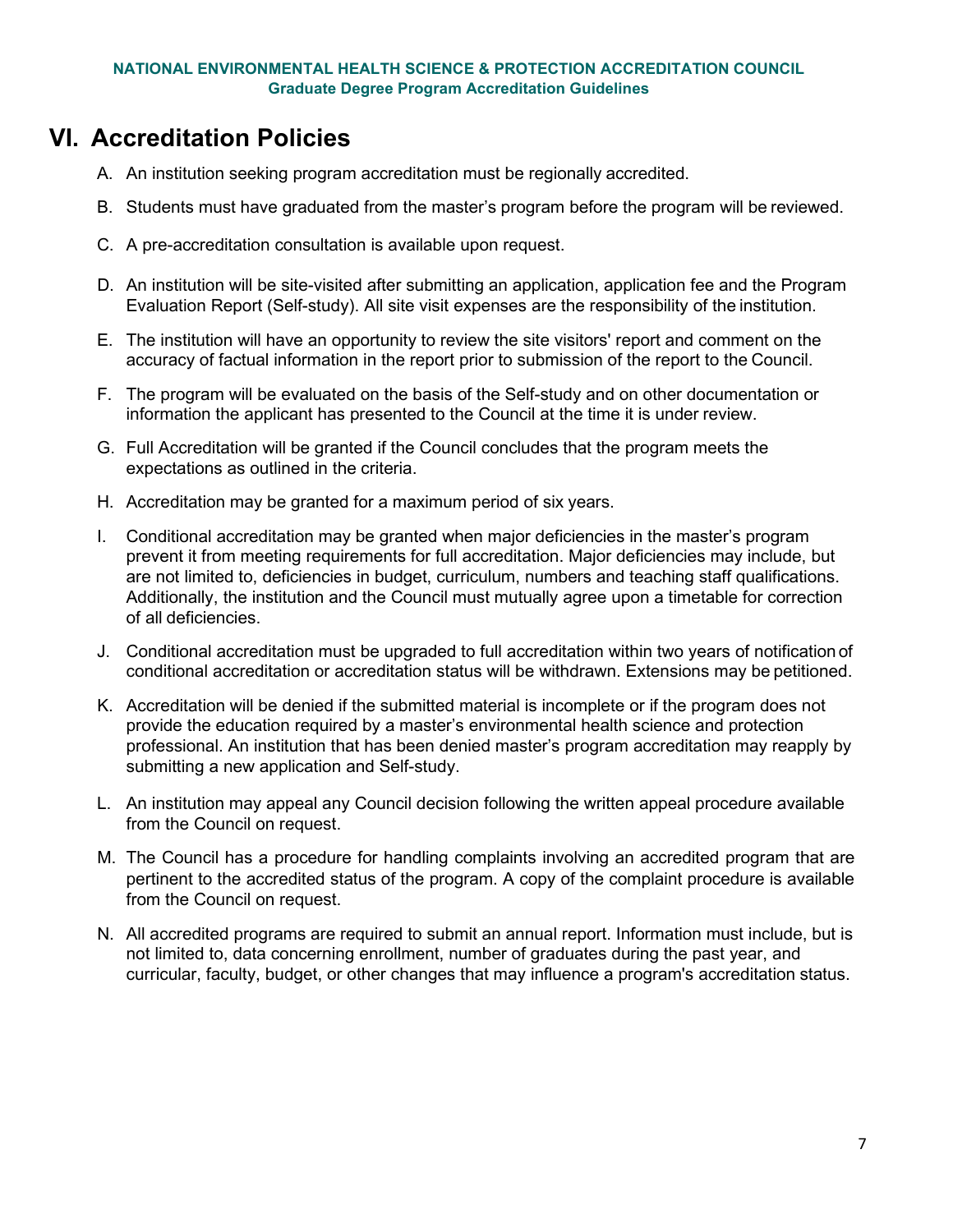- O. The Council must be notified in writing within thirty days of any major changes in the program that may have an impact on the quality or orientation of the program.
- P. The Council will inform the institution in writing if considering withdrawal of accreditation and the institution may request a hearing and/or a site visit. All site visit and special hearing expenses are the responsibility of the institution.
- Q. The Council may immediately withdraw accreditation if the program no longer meets accreditation criteria, an annual report is not submitted, or major program changes in the program are not reported to the Council.
- R. The Council may make one of six decisions relating to accreditation status of environmental health science and protection programs:
	- 1. Full Accreditation: Full accreditation may be granted to a program when the institution and environmental health science and protection accreditation program are in compliance with the Council's accreditation criteria and policies, and the program has graduated at least one class. Full accreditation is granted for a period of two to a maximum of six years. Full accreditation status may be granted to programs with non-substantial deficiencies that can be easily corrected and documented within one year.
	- 2. Conditional Accreditation: The conditional accreditation status is a form of probation. It is granted when deficiencies in the environmental health science and protection program have been identified through the Self-study document, the site visit process, the complaint process, or the annual reporting process. "Deficiencies" are defined as areas of noncompliance with Council accreditation criteria or policies that are serious enough to require a full two years to correct. Conditional accreditation may be granted at the time of initial recognition, during accreditation renewal or during a term of full accreditation when the deficiencies have been identified through annual reports or student complaints. Failure to correct the deficiencies in the program within the agreed upon time frame will cause the accreditation of the program to be withdrawn unless the program can satisfy the requirements for an "extension of accredited status." Conditional accreditation will be granted for no more than two years. When the program corrects the deficiencies, its accreditation status will be upgraded to full accreditation for the completion of the original term of accreditation (in the case of a program whose status was downgraded to "conditional" during a term of full accreditation) or will be upgraded to full accreditation for a period of up to four years (in the case of a program granted "conditional" status at the time of renewal of its accreditation status).
	- 3. Accreditation Withdrawn: Accreditation will be withdrawn from a fully accredited or conditionally accredited program in the following situations: (1) when major problems of compliance with Council accreditation criteria and policies have been identified through the annual report and follow up investigation or through the complaint procedure and follow up investigation or (2) when a conditionally accredited program fails to correct the deficiencies identified by the Council within the agreed upon time period. "Major problems of compliance" are defined as: loss of institutional accreditation; loss of program funding; suspension or closing of a program by the institution; or problems requiring more than two years to correct. An institution or program may appeal any decision of the Council following the Council's appeal procedures. A copy of the appeal procedure is available from the Council upon request. A program that has had its accreditation withdrawn may reapply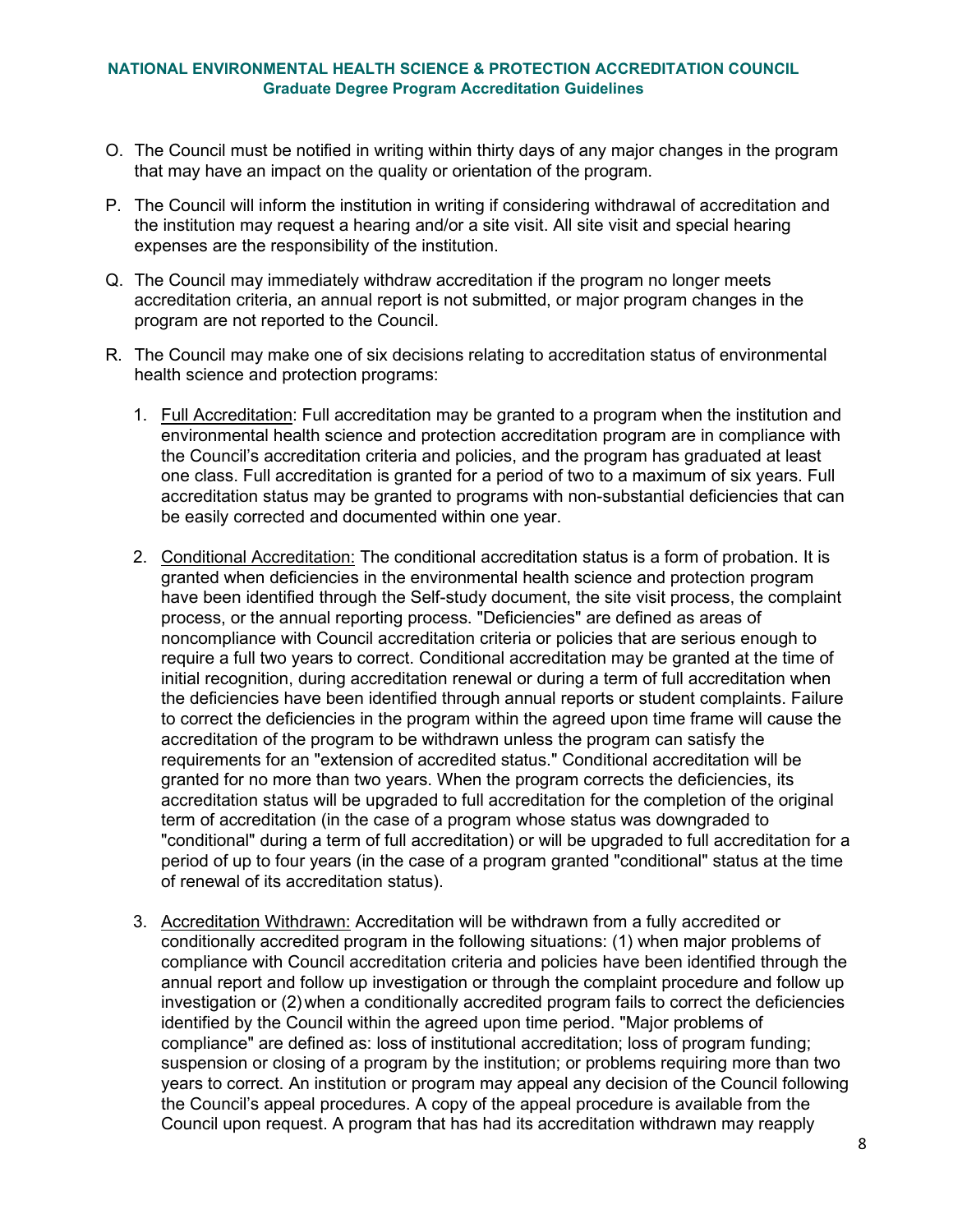when the problems have been corrected.

- 4. Accreditation Denied: Accreditation will be denied in the cases of a program seeking initial accreditation or renewal of full accreditation that prove to have major problems of compliance with Council accreditation criteria and policies. "Major problems of compliance" are defined as: loss of institutional accreditation; loss of program funding; suspension or closing of a program by the institution; or problems requiring more than two years to correct. An institution or program may appeal any decision of the Council following the Council's appeal procedures. A copy of the appeal procedure is available from the Council upon request. A program that has been denied accreditation may reapply when the problems have been corrected.
- 5. Extension of Accredited Status: An extension may be granted to a fully accredited program for a period of one year when circumstances beyond the control of the environmental health science and protection program prevent the completion of the Self-study document and scheduling of the site visit, or the correction of identified compliance problems within the agreed upon time frame. An extension on the due date of the Self-study document must be requested no later than thirty (30) days after receipt of notice from EHAC of the selfstudy due date. This notice typically occurs in August the year prior to the end of the current period of accreditation. If a program requests an extension prior to the Annual Meeting of the year before the accreditation expires, the Council will vote on the extension at the meeting. If a program requests an extension after the Annual Meeting, the Board of Directors will vote on the matter, and respond within thirty (30) days.

# <span id="page-8-0"></span>**VII. Accreditation Process**

The Council will provide advice and assistance through correspondence, telephone conferences, and/or onsite consultation to faculty and administrators who have developed or are considering the development of an environmental health science and protection curriculum.

The institution must follow the process shown below to have its master's program in environmental health science and protection be considered for accreditation.

- A. The Council will consider accreditation of an environmental health science and protection program, following an annual schedule, upon
	- 1. request by the program administrator,
	- 2. submittal of the Program Self-study with supporting materials, and
	- 3. receipt of application for accreditation fee.
- B. At the time of re-accreditation, programs shall survey program graduates and employers via EHAC's online outcome assessment survey tool. All graduates since the last accreditation shall

be in the pool of those to be surveyed. The survey is conducted via a link that is provided by the EHAC office to the Program Director of programs seeking re-accreditation. We ask that the Program Director send the instructions for accessing the survey to graduates. The deadline for graduate and supervisor responses is **six months prior** to the annual meeting of the EHAC Council which is usually held in June. The exact deadline will be provided in the survey instructions. The survey results will be compiled by the EHAC office. Survey results will be made available to Program Directors before the EHAC annual meeting.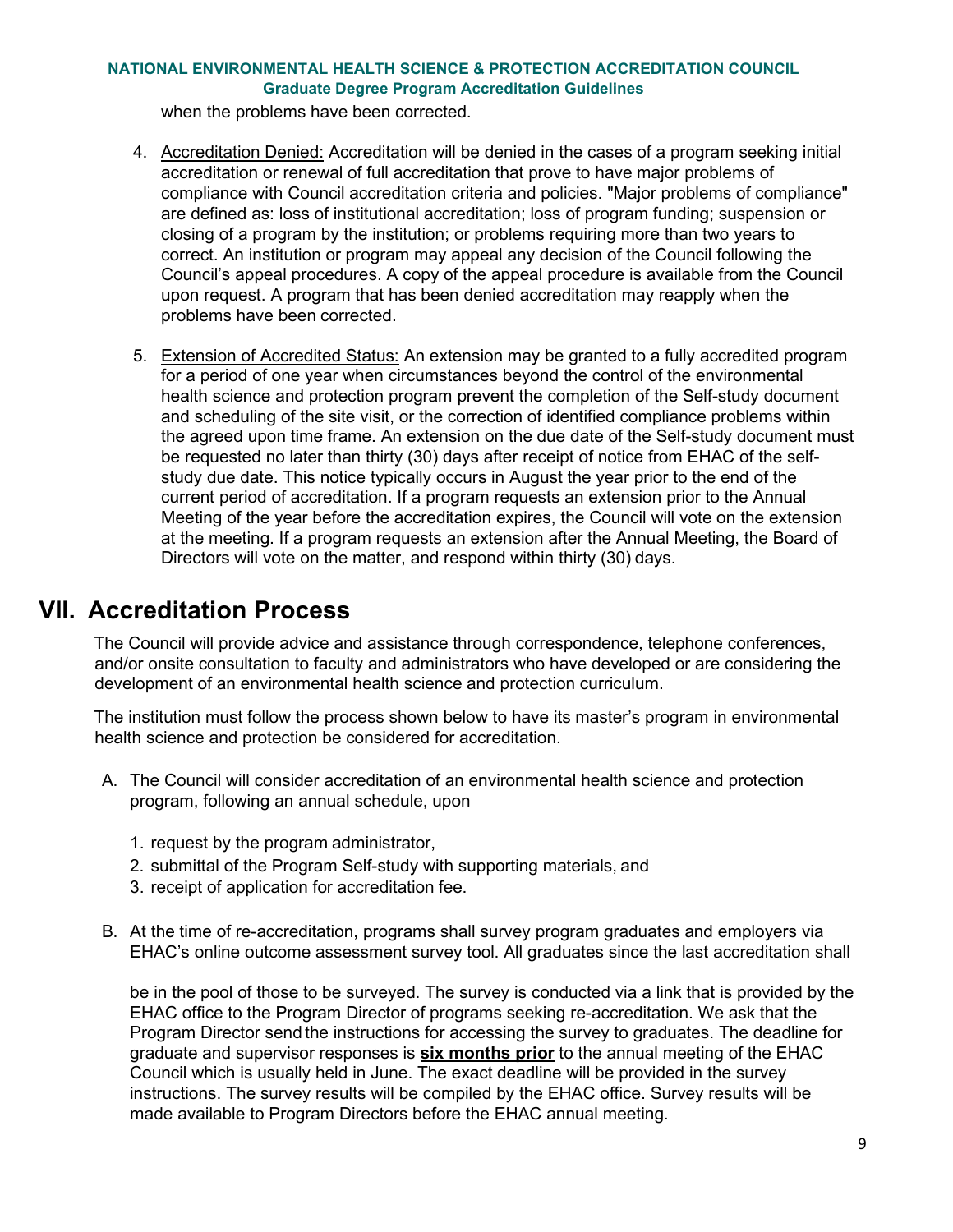- C. The purpose of this survey is to determine how well the curriculum meets the needs of the environmental health profession. The information gathered by an institution through the outcome assessment process will not be used as part of the self-study for re-accreditation purposes for a given institution. The Council will use the compiled information from all institutions undergoing reaccreditation to evaluate and modify the curriculum requirements.
- D. A team selected by the Council will conduct a site visit at the institution.
- E. The Council will evaluate the application materials and site visit report at its annual Council meeting.
- F. The Council will report the results of its deliberations to the Institution in writing.

#### **Details needed to complete this process follow.**

#### **1. Schedule of Activities**

The timeline for accreditation or re-accreditation is shown in Table 2.

The EHAC accreditation cycle begins July 1 and continues through June 30 of the next calendar year (\*or the date of EHAC's annual meeting if later than June 30). A program's accreditation ends on the last day of the listed operating year. The Accreditation or Reaccreditation process begins at the start of the listed operating year.

| <b>Month</b>                                  | <b>Activity</b>                                                                                                                            | <b>Responsible Party</b>                           |
|-----------------------------------------------|--------------------------------------------------------------------------------------------------------------------------------------------|----------------------------------------------------|
| July 1*                                       | Accreditation cycle begins                                                                                                                 |                                                    |
| August –<br>September 15                      | Send reaccreditation reminder letter to<br>the program administrator of those<br>programs with accreditation ending this<br>operating year | <b>EHAC Vice-Chair</b><br>for Graduate<br>Programs |
| October 1                                     | Applicants for initial accreditation submit<br>application form and application fee to<br><b>EHAC Headquarters</b>                         | Program<br>Administrator                           |
| December 1* prior<br>to the Annual<br>Meeting | Submission of Self-study to all<br><b>Council Members and EHAC</b><br>Headquarters                                                         | Program<br>Administrator                           |
| Six months* prior<br>to the Annual<br>Meeting | <b>Submission of Outcomes</b><br>Assessment Questionnaires to<br><b>EHAC Headquarters</b><br>(reaccreditation applicants only)             | Program<br>Administrator                           |
| Five months prior<br>to the Annual<br>meeting | Site visit team selection and<br>announcement to program                                                                                   |                                                    |

**Table 2: Timeline for Accreditation or Re-Accreditation**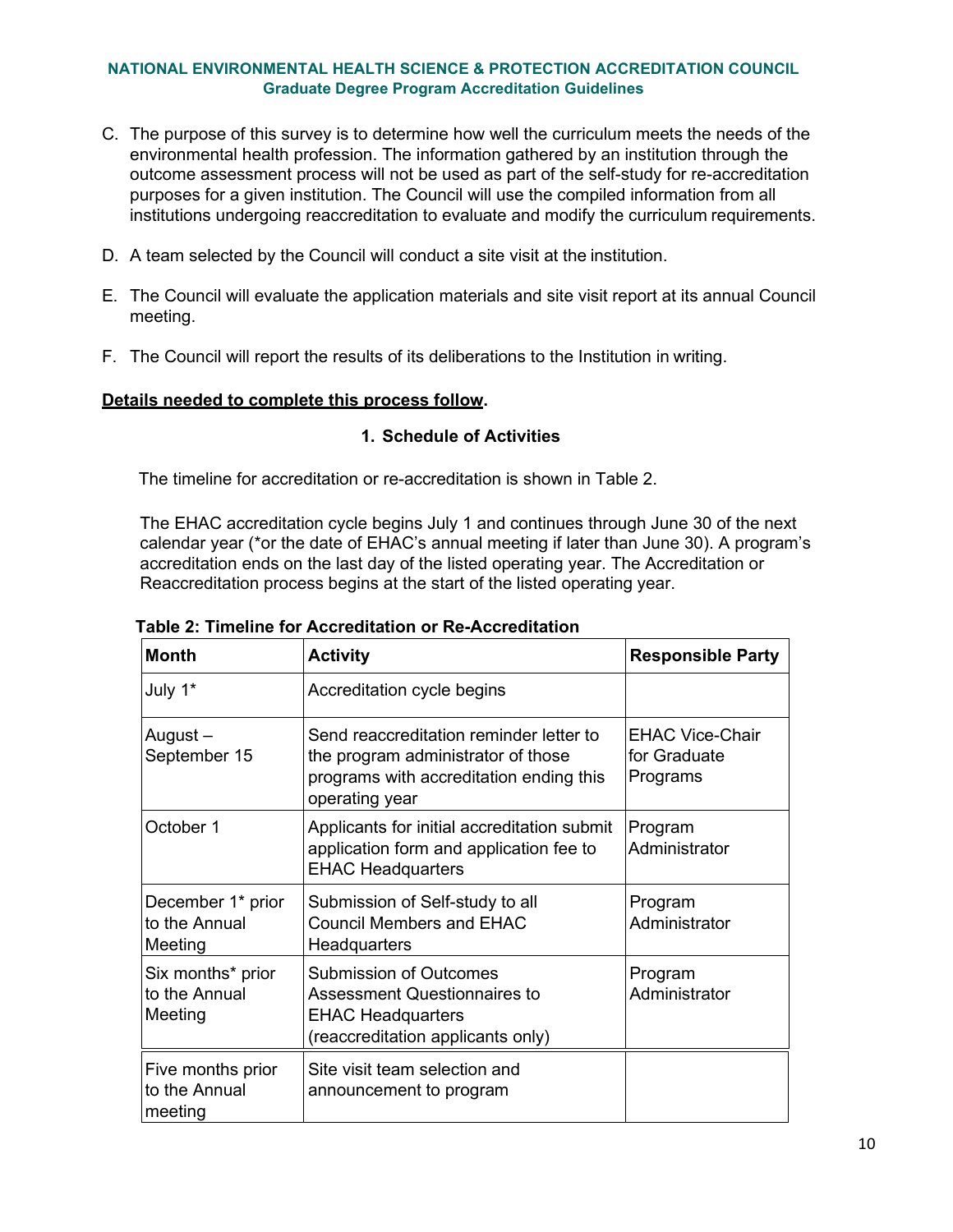| Three to five months Site Visit<br>prior to the Annual<br>Meeting  |                                                                                                                                             | Site visit team<br>Coordinator and<br>Program<br>Administrator |
|--------------------------------------------------------------------|---------------------------------------------------------------------------------------------------------------------------------------------|----------------------------------------------------------------|
| Maximum FOUR<br>weeks after site<br>visit                          | Site visit team report submission to<br>Program Administrator for comment                                                                   | Site visit team<br>coordinator                                 |
| Maximum TWO<br>weeks after receipt<br>of Site visit team<br>report | The Program reviews the report and<br>suggest appropriate corrections of fact.<br>Return report and suggestions to the<br>team Coordinator. | Program<br>Administrator                                       |
| May-July                                                           | Presentation of verbal response to site<br>visit report the EHAC annual meeting                                                             | Program<br>Administrator                                       |
| May-July                                                           | Accreditation or Reaccreditation<br>deliberations at EHAC annual meeting                                                                    | <b>EHAC Grade</b><br>Chair/Council                             |
| <b>FOUR weeks</b><br>after Annual<br>meeting                       | Written notification of deliberation results<br>to Program Administrator                                                                    | <b>EHAC General Chair</b>                                      |

\*Specific Date for submission of Self Study and Outcomes Assessment Questionnaires to be detailed in letter from Graduate Chairperson

### **2. Self-study**

Administrators and faculty of an institution seeking accreditation of an environmental health science program are expected to develop a Program Evaluation Report (also referred to as a "self-study") following the guidelines established by the Council. The Self-study shall be completed and submitted December 1 before the annual meeting in which Council is expected to review accreditation application or renewal. The exact date for submission will be provided on [the](http://www.ehacoffice.org/council/members.php) **[EHAC Calendar](http://www.ehacoffice.org/council/members.php)** and in a letter from the EHAC Office reminding the program administrator of the reaccreditation process or initial accreditation process as appropriate. For programs seeking reaccreditation, failure to comply with this deadline will result in an automatic conditional accreditation and your review will be postponed until the following year. Graduate and undergraduate self-studies are to be separate volumes.

### **EHAC requests that programs submit the self-study via electronic mail to the EHAC Office (executive.director@nehspac.org) in a PDF format.**

EHAC P.O. Box 66057 Burien WA 98166.

The EHAC staff will send a copy to the EHAC General Chair and appropria[te](http://www.ehacoffice.org/council/members.php)  **[Undergraduate](http://www.ehacoffice.org/council/members.php) [and/or Graduate Chair](http://www.ehacoffice.org/council/members.php)** [by](http://www.ehacoffice.org/council/members.php) the date due.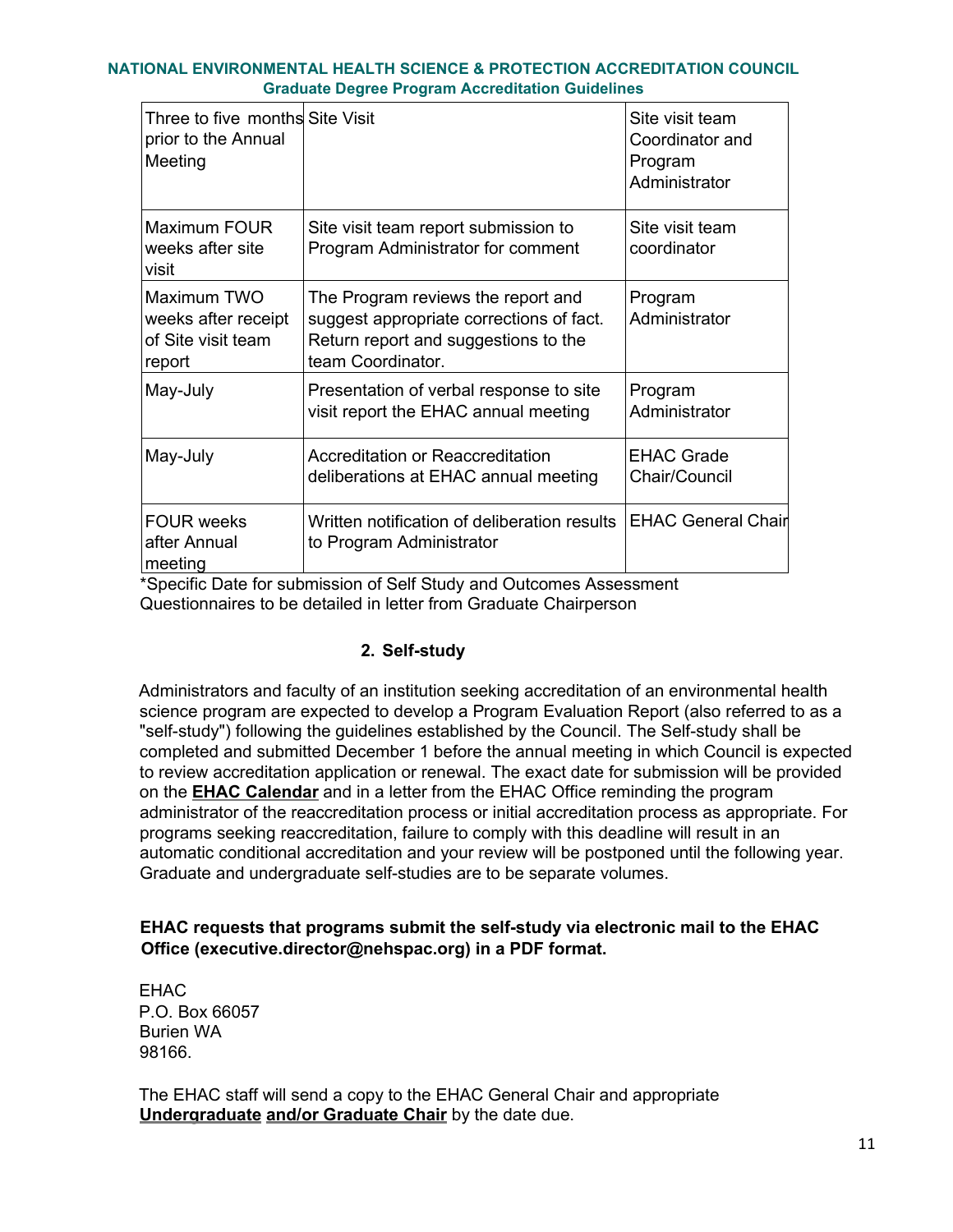The EHAC staff will notify the Council that the self-study file is available and provide access through the login portion of the EHAC website.

For questions about the guidelines or self-study submission, please contact t[he](http://www.ehacoffice.org/contact) **[EHAC Of](http://www.ehacoffice.org/contact)fice.**

#### **Self-study Format**

The outline below is to be followed in preparing the report and the supplementary information to be submitted with the report. The self-study document should be preceded by a Table of Contents. The pages in the main body of the self-study should be numbered sequentially. Each appendix should be numbered and referenced with that number in the body of the selfstudy. The self-study must clearly articulate how the program meets the accreditation criteria using the following format:

#### *Introduction*

- a. Program name
- b. Name of the school or college
- c. Name of the institution
- d. Name of the program administrator or contact person including mailing address ,telephone number, fax number, E-mail address
- e. Name of the chairperson of the department
- f. Name of the dean of the school/college
- g. Name of the administrator who is to sign for the institution
- h. Statement of institutional philosophy

#### *Official signatures*

- a. Signature of the environmental health science and protection faculty member directing the program.
- b. Signature of the authorized official of the institution (dean, vice president or president).

#### *Brief history of the program Missions, Goals and Objectives*

- a. The program's mission, goals and objectives. The objectives must be measurable and provide a baseline for establishing program effectiveness.
- b. The performance of the program in meeting its mission, goals and objectives.

#### *Curriculum*

- a. The methods used for evaluating responsiveness to the mission, goals and objectives. Information needs to be provided on:
	- i. The system for routine review of course content and curriculum structure.
	- ii. The methods for evaluating student accomplishments and knowledge and skills developed.
	- iii. The methods used by students to evaluate the courses, faculty and program. iv. The program's effectiveness in meeting the educational objectives.
	- iv. Projections for future achievement and recommendations for future changes and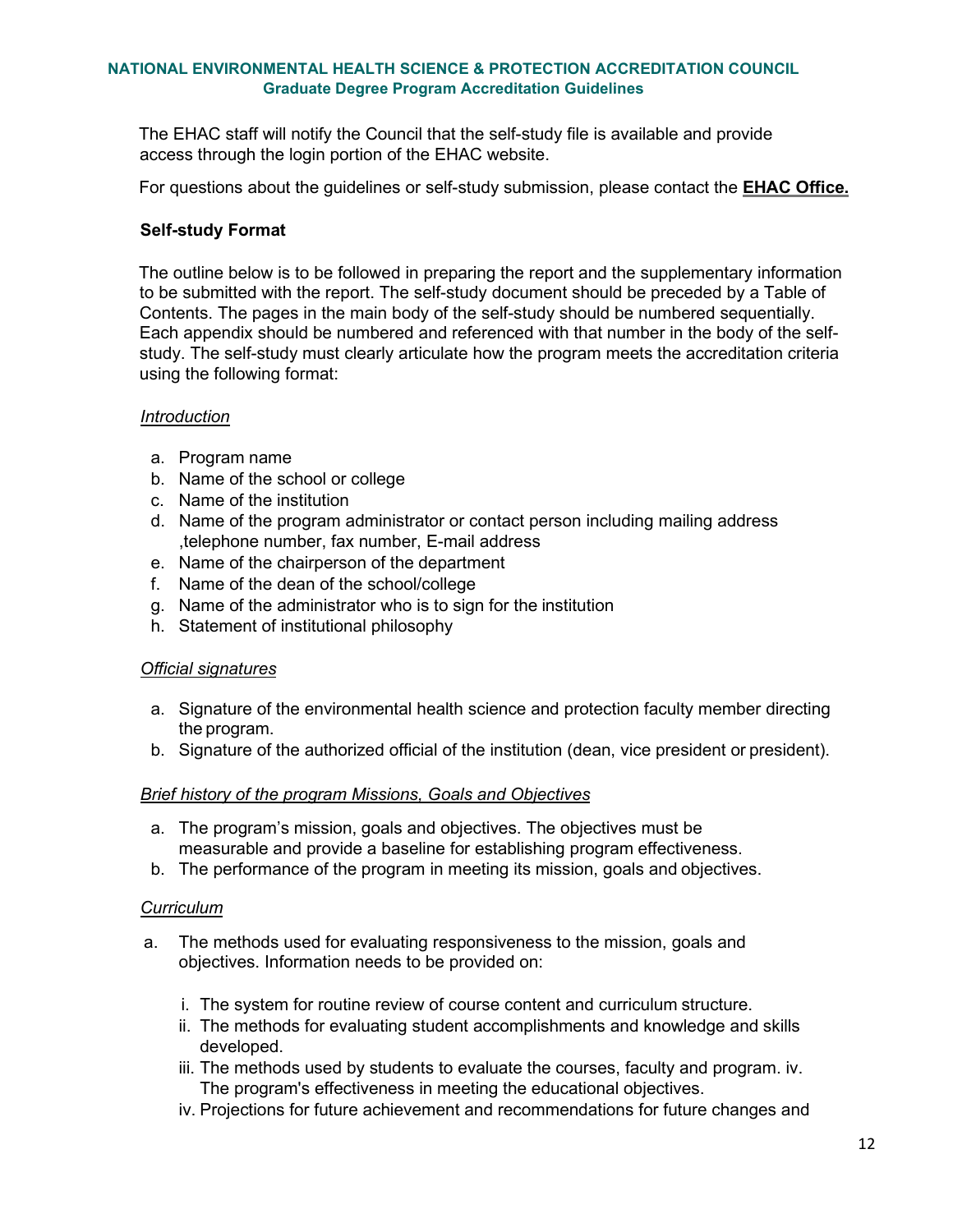### **NATIONAL ENVIRONMENTAL HEALTH SCIENCE & PROTECTION ACCREDITATION COUNCIL**

**Graduate Degree Program Accreditation Guidelines**

activities.

- b. A curriculum organized and structured to integrate and sequence its content in an orderly and logical fashion.
	- i. Curriculum requirements indicating those met within the program and those met outside the program.
	- ii. The degree requirements. iii. The syllabus for each course integral to the program of study.
- c. A matrix of course requirements (course name, number, credit hours and instructor) linked to accreditation competencies:
	- i. Analytical skills statistical analysis and research methods
	- ii. Communications skills written and oral o Administrative skills
	- iii. Natural sciences met through admission standards and/or through courses taken during their graduate residency.
	- iv. Environmental and public health science knowledge and skills epidemiology, toxicology, general technical knowledge and skills in environmental health science areas such as those listed in Table 1.
	- v. Specialized technical knowledge in at least one environmental health science area at a graduate level. (see Table 1)
	- vi. Risk assessment and risk communication.
- d. Culminating Experience
	- i. Requirements.
	- ii. List of culminating experiences (theses, portfolios, written exams, professional papers, etc.) for the past two years.
	- iii. Student thesis and paper titles and authors for the past two years.

### *Faculty*

- a. List faculty teaching courses fulfilling accreditation competency requirements indicating if faculty members are full-time or part-time (please put vitae in appendix).
- b. List faculty working on research with environmental health science master's students(please put vitae in appendix).
- c. Curriculum vitae (please put vitae in appendix) of program faculty.

#### *Administration*

- a. The organization of the department and its location within the university hierarchy.
- b. The mechanisms providing stability and continuity of administrative support.

#### *Resources*

a. The program capacity for graduate students.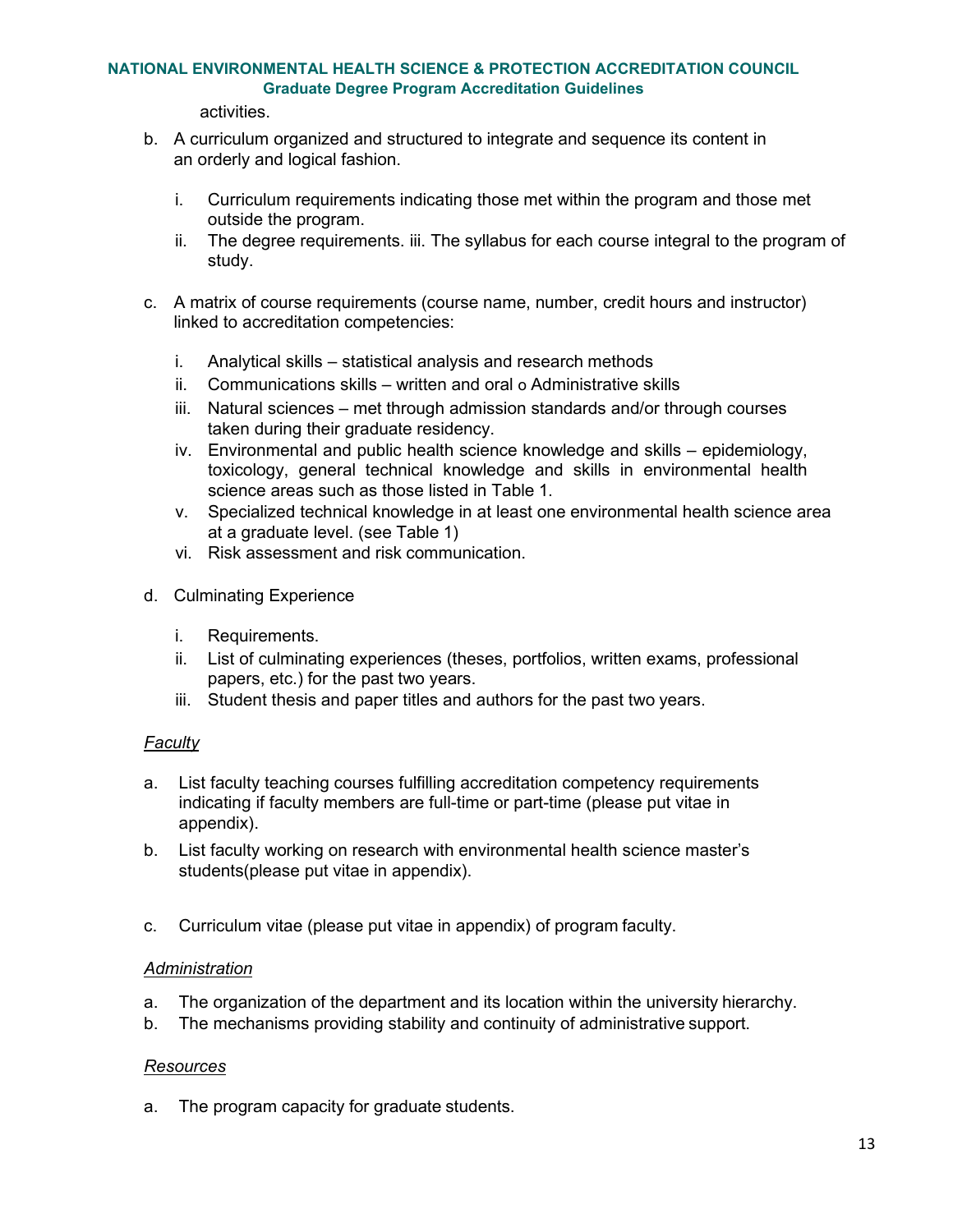- b. Identification of physical facilities including classrooms, laboratories, offices.
- c. Identification of equipment, supplies, and library materials including

internet resources.

- d. Identification of support staff.
- e. Identification of off-campus resources available to the program.
- f. Identification of research or special projects grants.
- g. Identification of changes in resources.

#### *Students*

- a. The admission requirements for the graduate program.
- b. The requirements for satisfactory performance in the program.
- c. The requirements for satisfactory progress in the program.
- d. Credit hour requirements for graduation.
- e. Number of students enrolled in the program for the past six years.
- f. Number of program graduates in each of the past six years.
- g. Employment Data: Please provide descriptive job titles and employer identification forprogram graduates in the past six years.

List the full name of all graduates for the past six years. Please use this format below for presenting graduate employment/status information. Choose a category that describes their current activity or status and their geographic location. **Submit all data for graduates in a form as presented below:**

#### *EHAC Graduate Status Report:*

| Д.<br><b>Self</b><br>Study<br>Report<br>Year | <u>В</u> .<br>Accredited<br>School<br>Name | <u>ب</u><br><b>Student</b><br><b>Name</b> | student<br>Graduation<br>Year | <u>D.</u><br>Student<br>Graduation<br>Year | Name of<br>Employer | ⊢<br>$E$ mployment<br>/Status<br>Category | G.<br>Employed<br>in State? | H.<br>Employed<br>Out of<br>State? |
|----------------------------------------------|--------------------------------------------|-------------------------------------------|-------------------------------|--------------------------------------------|---------------------|-------------------------------------------|-----------------------------|------------------------------------|
|                                              |                                            |                                           |                               |                                            |                     |                                           |                             |                                    |

\*For occupations, determine the appropriate category and enter under column E.

- **ED:** In Graduate School
- **MIL:** Military
- **N/A: Not Available**
- **PI:** Private Industry
- **PU:** Public Sector
- **TRI:** Tribe
- **NP:** Non Profit
- **UN:** Unemployed

#### *Summary*

- a. The major strengths of the program.
- b. The major weaknesses of the program.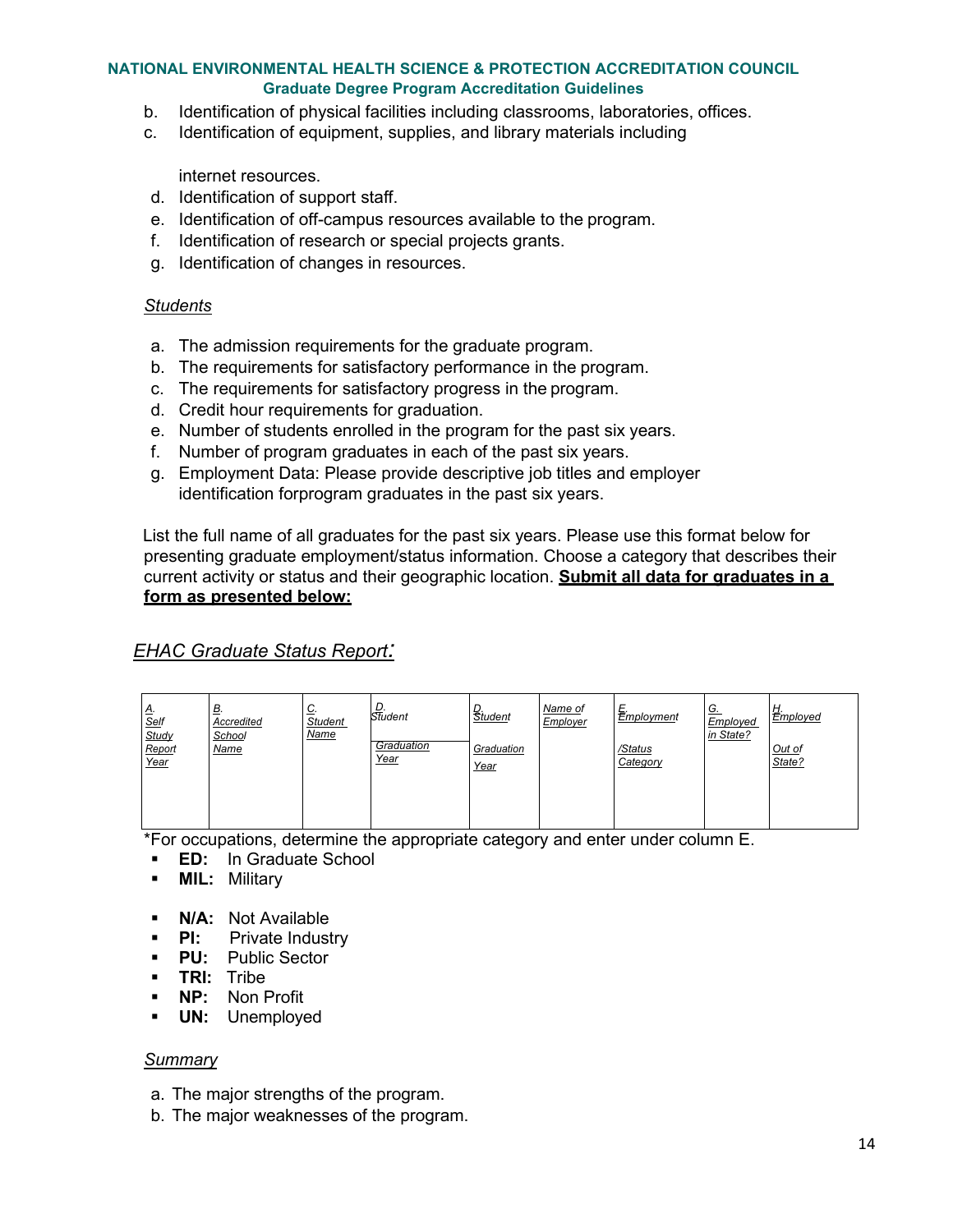c. The long-term plans or expectations for the program.

#### *Appendices*

- a. Curriculum vitae
- b. Course syllabi

#### **3. Site Visit**

- a. The site team normally is composed of an environmental health science and protection academician and a practitioner. If undergraduate and graduate curricula offered by an institution are reviewed simultaneously, the survey team will include two academicians, one associated with an undergraduate program and the second with a graduate program, and a practitioner.
- b. The purpose of the site visit is to verify information submitted to the Council and to supplement that material with information and comprehensive knowledge of the environmental health science and protection curriculum and the organization and administration of the program. The site visit team explores relationships established by the environmental health science and protection faculty with students, the community and faculty in related programs. A model agenda for a site visit is shown in Table 3. After completing its initial review and as its final activity before leaving the institution, the site visit team again meets with the dean or other appropriate administrators to report on its observations.
- c. After leaving the institution, the site visit team prepares a written report detailing its observations and providing recommendations for the enhancement of the program with respect to accreditation guidelines. The environmental health science and protection program administrator will have an opportunity to review the site visit team report for accuracy before it is submitted to the Council.
- d. At the next annual meeting, the site visit team will report its findings to the Council. Representatives of the institution are strongly encouraged to attend this meeting and be available to respond to questions. Closed sessions of the Council relevant to a specific program are treated as confidential information. Self-study reports and site team reports are public documents available for review.

For further information about the site team visit and report process, please refer to the Council's policy documents, which are available from the Council's web site at *[www.ehacoffice.org.](http://www.ehacoffice.org/)*

#### **4. Schedule of Fees**

- **-** Application for Initial Accreditation, one time only: \$1500
- **-** Application for Initial Accreditation second program, one time: \$1500
- **-** Application for Reaccreditation (each program): \$1000
- **-** Site-Visitor Expenses: Actual and reasonable
- **-** Annual Accreditation Fee (For one program as of October 1, 2022): \$2,500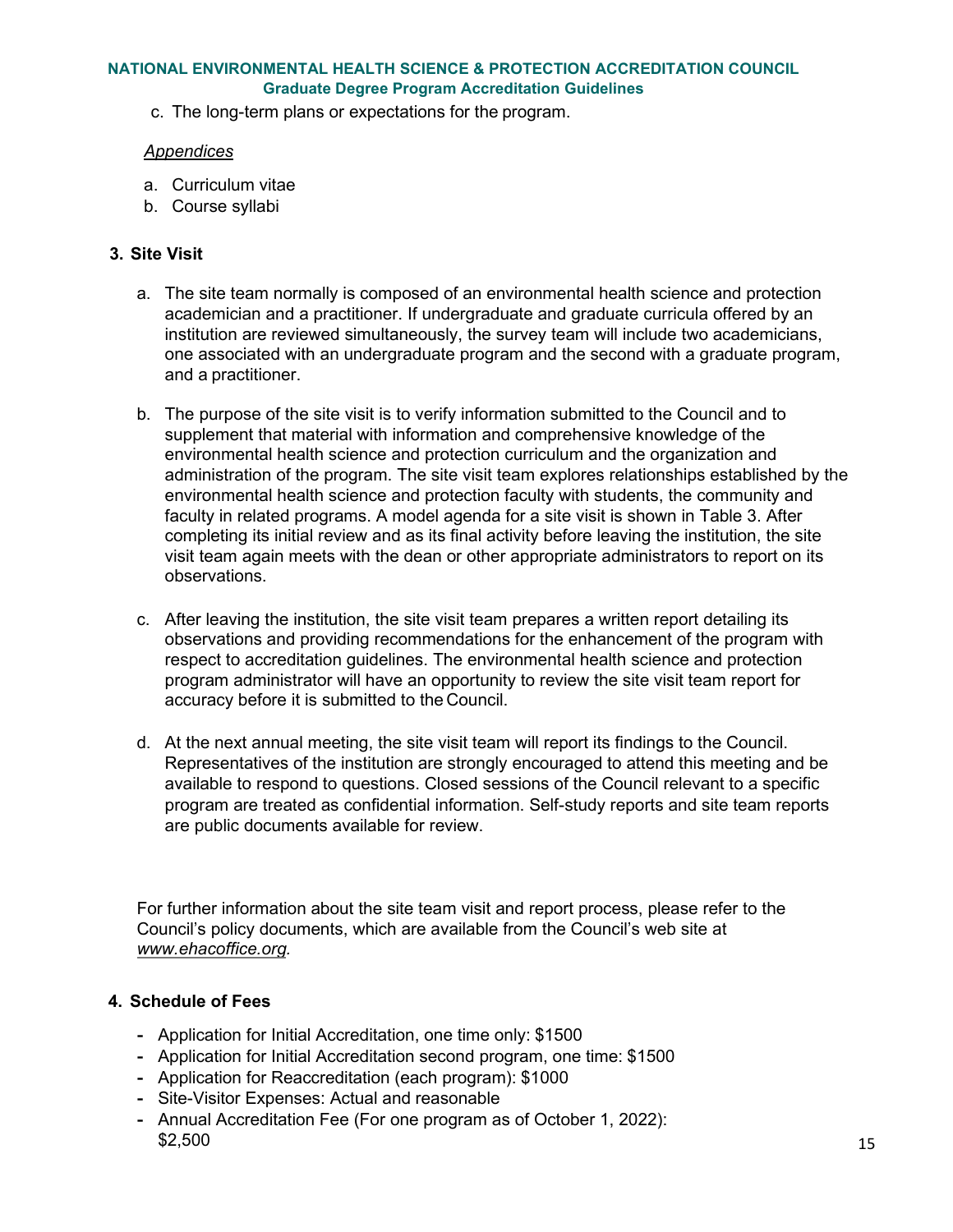**-** Annual Accreditation Fee for two programs – accredited undergraduate and graduate: \$3,600

### *5. Model Agenda for Site Visit*

#### **Table 3. Model Agenda for Site Visit**

| <b>Activities</b>                                                                                          | Approx.<br>Time<br><b>Needed</b> |
|------------------------------------------------------------------------------------------------------------|----------------------------------|
| <b>First Day</b>                                                                                           |                                  |
| 1. Program administrator conference                                                                        | 1 hour                           |
| 2. University administrator conferences                                                                    | 1 hour                           |
| 3. College and Department administrator conferences                                                        | 1 hour                           |
| 4. Environmental Health Science and Protection faculty conferences                                         | 1 hour                           |
| 5. Instructors and researchers involved with meeting accreditation<br>standards conferences                | 1 hour                           |
| 6. Tour of facilities and campus                                                                           | 1 hour                           |
| 7. Attend environmental health science and protection class or<br>laboratory session to interview students | 1 hour                           |
|                                                                                                            |                                  |
| <b>Second Day</b>                                                                                          |                                  |
| 2. Review of student and program records                                                                   | 1 hour                           |
| 3. Individual student interviews                                                                           | 1 hour                           |
| 4. Local and state environmental health science and protection<br>personnel                                | 1 hour                           |
| 5. Survey team private conference                                                                          | 2 hours                          |
| 6. Final conference with administrative personnel                                                          | 1 hour                           |

# <span id="page-15-0"></span>**VII. Fair Practices in Education**

The National Environmental Health Sciences and Protection Accreditation Council expects programs and sponsoring institutions to comply with the following fair practices standards in education.

<span id="page-15-1"></span>A. Announcements

Announcements and advertising must accurately reflect the program offered; they must not misrepresent or mislead. Fully accredited programs may represent themselves as being fully accredited by the National Environmental Health Sciences and Protection Accreditation Council. Conditionally accredited programs may represent themselves as being conditionally accredited by the National Environmental Health Sciences and Protection Accreditation Council.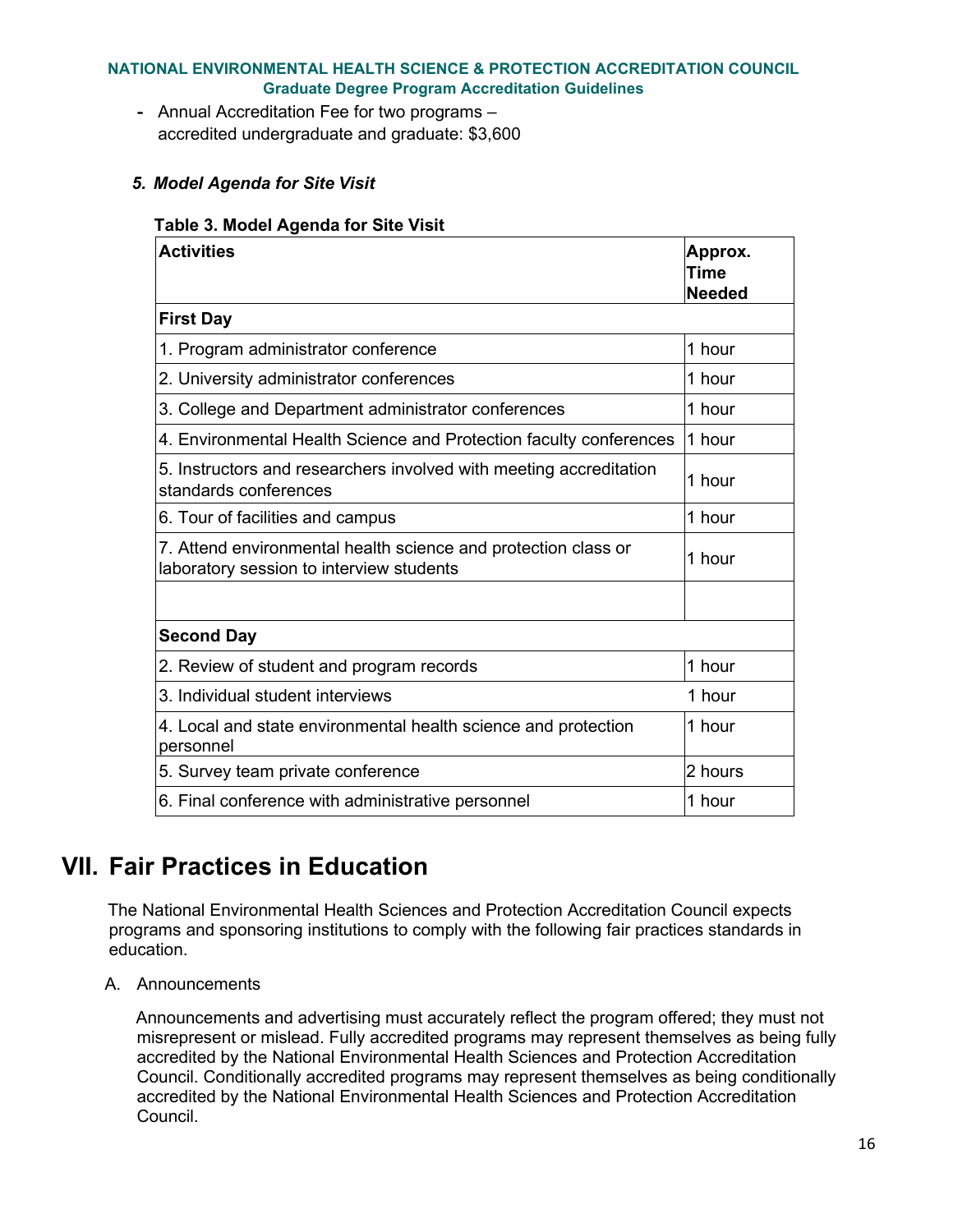<span id="page-16-0"></span>B. Nondiscrimination

Students and faculty recruitment and student matriculation practices shall be nondiscriminatory with respect to race, color, creed, sex, age, handicap(s), or national origin.

<span id="page-16-1"></span>C. Safety

The health and safety of students, faculty, and the public associated with students' educational activities must be adequately safeguarded.

- <span id="page-16-2"></span>D. Matriculation
	- 1. The program must be educational, and students must use their scheduled time for educational experiences.
	- 2. Student recruitment practices must permit students to exercise free choice of programs.
	- 3. Student and faculty recruitment practices must not be misrepresentative. Over statement of financial rewards must be avoided in order to prevent unrealistic income expectations on the part of graduates.
- <span id="page-16-3"></span>E. Financial
	- 1. Costs for students must be reasonable and must be accurately stated and published.
	- 2. Policies and processes for student withdrawal must be fair to the students and to the school. Students must not be encouraged to arrange loans with excessive interest rates or to take out loans, which lead to indebtedness that is excessive in relation to the potential earnings of a program graduate.
	- 3. The program must not assign excessive credit hours to course work to obtain unjustified tuition income.

# <span id="page-16-4"></span>**VIII. Policy Statement on Conflict of Interest in the Accrediting Process**

The National Environmental Health Science and Protection Accreditation Council defines a conflict of interest in the accrediting process in the following manner:

- 1. No member of the Council shall participate in any Council decision in which the member has a personal interest, either real or perceived.
- <span id="page-16-5"></span>2. To avoid and prevent conflicts of interest, the Council has adopted the following procedures and practices, divided according to the categories of individuals that participate in the accrediting process.
	- A. Council Members
		- 1. Council members are required to reveal to the Council the existence of any of the following real or potential conflicts of interest with a program under consideration prior to evaluating the site visit report on that program and/or discussing and voting on the accreditation of that program. When any of the following conflicts exist, the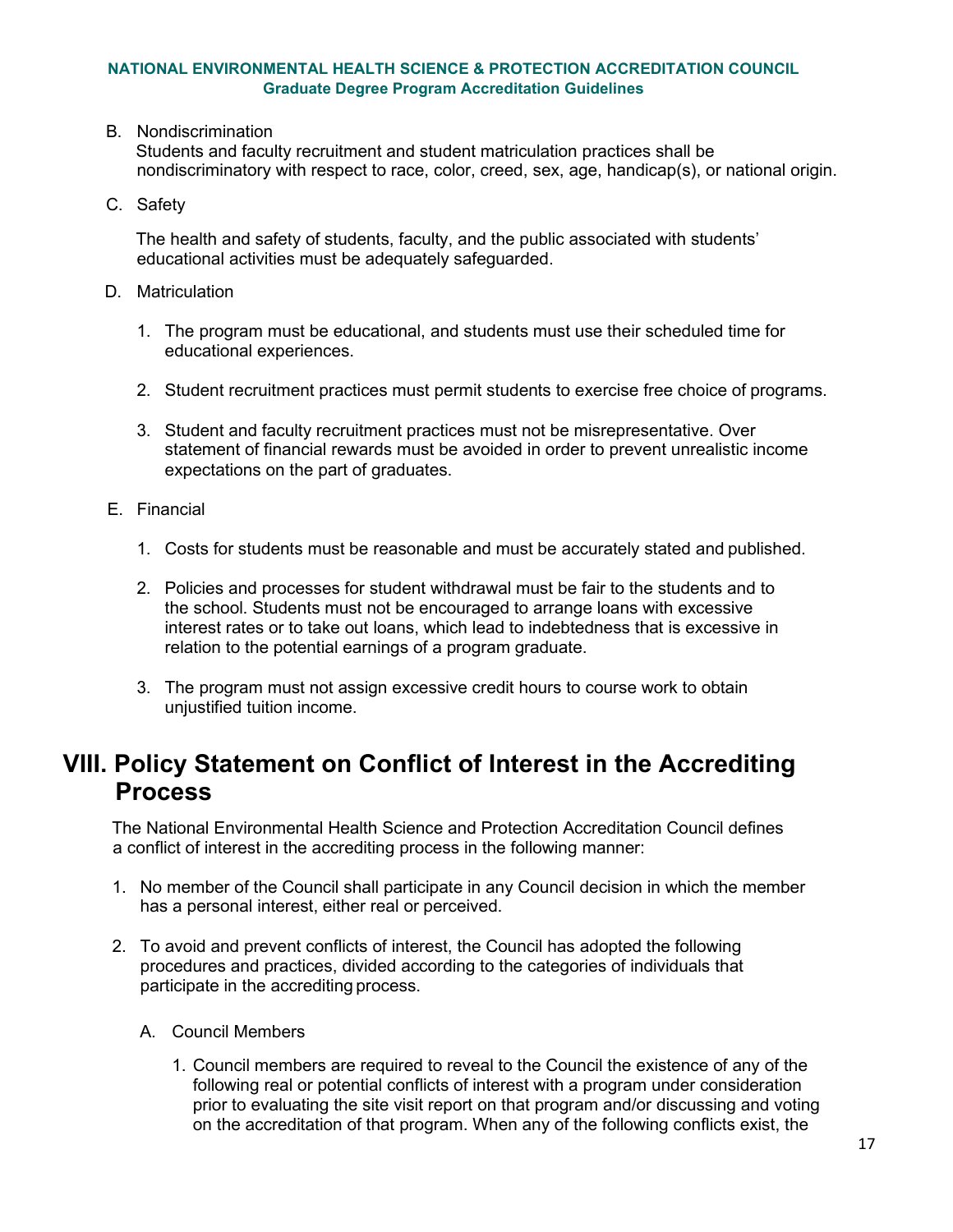Council member will remove him/herself from the discussion and voting on that program:

- a. Council member has a current or previous affiliation with the institution under consideration, including as an administrator, faculty, staff, employee, appointee, or as a current or former candidate for any of the previously mentioned positions.
- b. Council member is an employee of, or is in some way affiliated with, an institution or program in geographic proximity to, or in direct competition with, the program/institution under consideration.
- c. Council member currently serves, or previously served (during the last three years), as a paid consultant to the institution/program under consideration.
- d. Council member is, or was, a student of, or is a graduate of, the institution under consideration.
- e. Council member has a member of his/her immediate family with a relationship to the program/institution.
- 2. Should unforeseen conflicts develop at any time during the period of consideration of a program/institution before the final decision is made, the Council member is required to notify the Chair of the Council.
- <span id="page-17-0"></span>B. Site Visitors
	- 1. Site Visitors are required to decline participation in a site visit team when any of the following actual or potential conflicts of interest exist:
		- a. Individual has a current or previous affiliation with the institution under

consideration, including as an administrator, faculty, staff, employee, appointee, or as a current or former candidate for any of the previously mentioned positions.

- b. Individual is an employee of, or is in some way affiliated with, an institution or program in geographic proximity of, or in direct competition with, the program/institution under consideration.
- c. Individual currently serves or previously served (during the past three years), as a consultant to the institution/program under consideration.
- d. Individual is, or was, a student of, or is a graduate of, the institution under consideration.
- e. Individual has a member of his/her immediate family with a relationship to the program/institution.
- 2. Individuals selected for a site visit team will notify the Council within 10 days of actual or potential conflicts of interest with that program/institution so that substitutions can be made in the composition of the team.